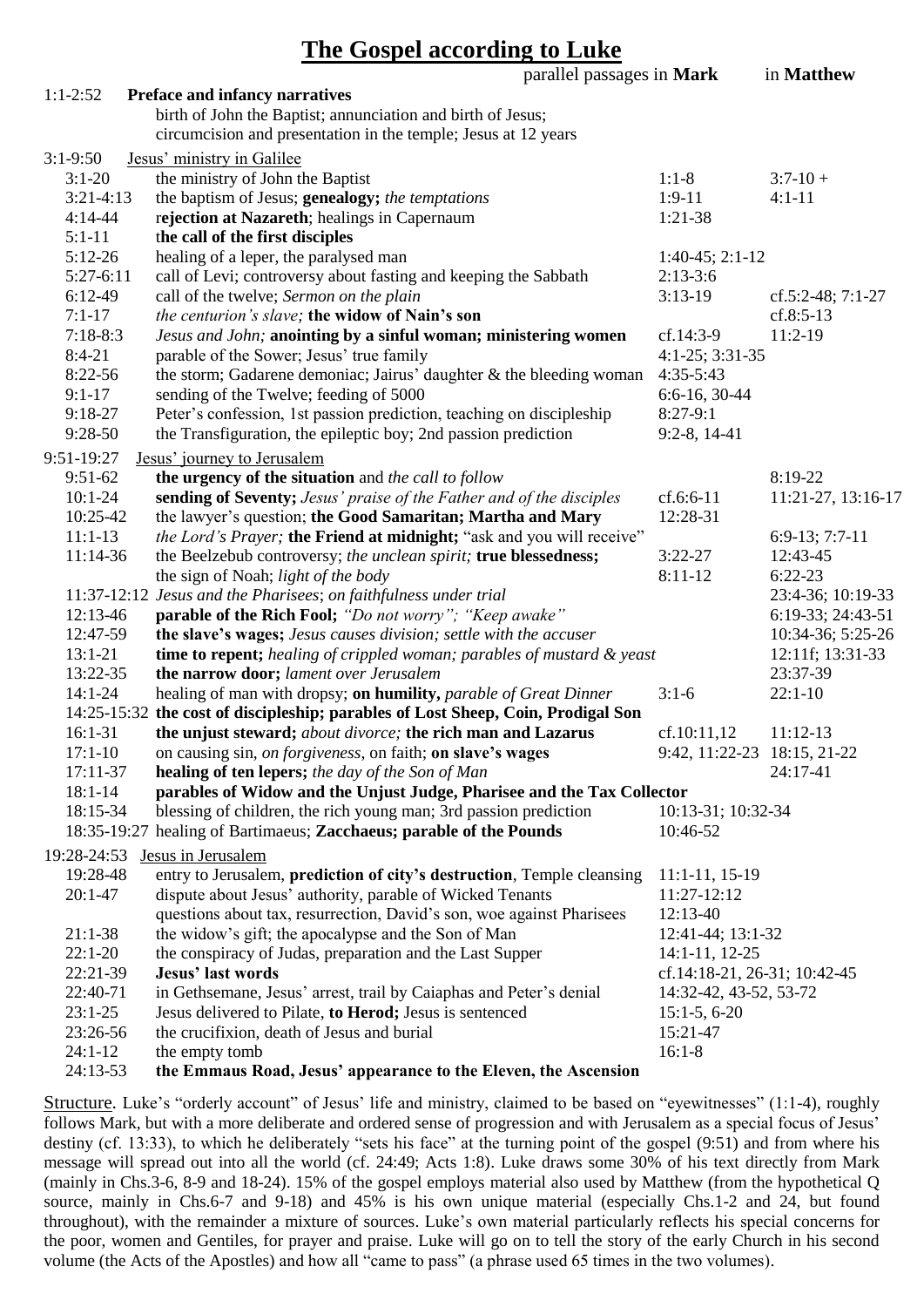**Birth of a new age of salvation.** Luke begins in a decidedly Old Testament style. John the Baptist represents something of the old; his parents are "righteous before God" like Noah (1:6; cf. Gen 6:9) and childless like Abraham and Sarah (1:7; cf. Gen 16;1; 18:11). Like Moses and Miriam, and Hannah of old Zechariah and Mary burst into praise at God's miraculous intervention (1:67-79; 1:46-55; cf. Exod 15:1-21; 1 Sam 2:1-10). The story of Jesus' birth is told not from Joseph's point of view (as in Matthew), but from Mary's. He is born of lowly stock (cf. 1:48; 2:24), in the poverty of a stable (2:7) and worshipped by poor shepherds (2:8-20) and by pious Simeon and Anna (2:25-38) as one destined to "put down the mighty and raise up the lowly" (1:51-53). In songs of praise Jesus is proclaimed joyfully (1:14, 47; 2:10) as the Davidic king (1:32-33, 69-71; 2:11) who is a Saviour bringing salvation (1:47, 69, 71, 77; 2:11, 30), mercy and forgiveness (1:50, 54, 72, 77, 78; cf. 3:3) and peace (1:79; 2:14, 29) to all peoples (2:14, 29-32, 31-32). As one destined to fulfil the Temple sacrifices, Jesus' coming begins in the Jerusalem Temple (1:8-23), to which he is taken as a baby (2:22- 24) and again at twelve years old  $(2.41-51)$ . But, set against events on the world stage  $(2.1-2; 3:1-2)$  and with his origins traced back to Adam (3:38), the salvation Jesus brings, as John proclaims, will be for "all flesh": for Gentile and for Jew (3:6). In this sense, Jesus' story represents the centre of history, the "necessary" (a phrase used more than 10 times in the gospel) act by which the scriptures and the prophets would be fulfilled (24:26-27, 44) and "today" becomes the day of salvation (cf. 2:11; 4:21; 19:9; 23:43) for those who receive the good news.

**Jesus, mighty Saviour.** Luke emphasise Jesus' family background and humanity. He grows and develops (2:40, 52), though Luke omits Mark's references to his human feelings and ignorance, since he is portrayed as a prophet, like Elijah (4:24-26; 7:11-17; 9:8, 19) or Jonah (11:29-32), "mighty in deed and word" (24:19). He suffers and dies as a prophet (in Jerusalem: 13:33), but also as the Son of Man (9:22, 44) who will return in vindication and judgement (9:26; 11:30; 18:8; 21:27). He is *openly* revealed as the (anointed: cf. 4:18) Messiah (1:32-33; 2:11, 26; 9:20; 23:2; 24:26), the Lord (2:11; 7:13, 19; 10:1, 39, 41; 11:39, etc), the Saviour (2:11; cf. 7:50; 17:19; 18:42; 19:9-10), the Son of God (1:32, 35; 3:22; 4:34, 41; 8:28; 9:35; 22:70). To all intents and purposes he is the saving presence of Israel's and the world's God.

**His disciples, representatives of the Church.** Alongside the Twelve, Luke is interested in the individuals who respond to Jesus (like the woman in 7:36-50 and Zacchaeus: 19:1-10) and he views positively the crowds who welcome him (8:40), rejoice in what he does (13:17), hang on his words (19:48; 21:38) and even follow him to the cross (23:27). In this gospel the call of the disciples takes place after Jesus' initial ministry of preaching and healing in Ch.4, and the twelve are called out from a larger group (6:13). Seventy are sent out in mission (10:1-16) in addition to the twelve (9:1- 6). Only Luke mentions named women among his disciples (8:1-3) and tells of Mary and Martha (10:38-42). Luke broadly paints the disciples in a more positive light, omitting criticism of them (8:11 cp. Mk 4:13; 9:22 cp. Mk 8:32-33; 22:40-46 cp. Mk 14:33, 37) and their questions (9:37 cp. Mk 9:10), and either explaining (9:32-34; 22:45) or omitting (as Mk 10:35-45; 14:50) their failures, even if they do not fully grasp his teaching about humility (22:24-27) or non-violence (22:35-38, 49-50), or the promise of his resurrection (23:25-27, 32). Among the disciples, Peter, who is to lead the Church in Acts, is treated more sympathetically than in Mark (e.g. 22:60 cp. Mk 14:71) and is treated to a personal encounter with the risen Lord (24:34).

**The religious leaders.** As in Mark and Matthew, the religious leaders question Jesus' attitude to the law (5:21-22, 33- 39; 6:1-2, 6-11; 7:49; 11:38; 13:14; 14:16) and complain about his keeping company with sinners (5;29-32; 7:39; 15:1-2), but the debate is somewhat less confrontational. Jesus is invited to a meal by Pharisees (7:36; 11:37; 14:1) and warned by them of Herod's wish to kill him (13:31) – though these settings become the context for teaching that opposes their attitudes. He tells the parables of the lost sheep, coin and prodigal son against them (15:1-3). He calls them "lovers of money" (16:14) and derides their self-righteousness (18:9-14). The Pharisees, though, disappear from the scene after 19:39 and Luke omits Matthew's diatribe against them (Mt 23), presumably because Luke's church, unlike Matthew's community, is not in conflict with rabbinical Judaism. It is "the chief priests… and leaders of the people" that plot against Jesus (19:45-47) and lead the questioning of him drawn from Mark 12; they are concerned to protect their Temple-based power base and try to undermine him, but must tread carefully due to Jesus' popularity (20:6, 19-20; 22:2). In the end it is Satan that enables Judas to betray Jesus to them "in the absence of the crowd" (22:3-6). Luke alone includes a trail before Herod (23:6-11), but both he and Pilate declare that Jesus has done "nothing deserving death" and propose to release him (23:12-16), but the vehement accusation of the chief priests and scribes (23:10, 23) seals his fate (23:24-25).

**Rich and poor.** Instead of "repent, the kingdom of God is at hand" (Mk 1:15; Mt 4:17), Jesus' message in Luke is declared as good news for the poor and release for the captives (4:18-21; cf. 4:43; 8:1). He alone warns of the dangers of wealth in the parables of the rich fool (12:13-21) and the rich man and Lazarus (16:19-31) the command to "sell your possessions" (12:33). In Luke the young man is said to be "*very* rich" (18:23) and told to sell *"all* that (he) owns and the money distribute to the poor" (18:22; cp. Mk 10:17-31; Mt 19:16-30). Zacchaeus is also called "rich", but finds salvation through his readiness to make good his ill-gotten gains (19:1-10). In fulfilment of the Magnificat (cf. 1:52-53), it is the poor to whom Jesus declares the good news (4:18; 7:22), pronounces blessed (6:20) and are to be invited to the feast  $(14:12-14; \text{ cf. } 14:21)$ . Poor Lazarus is comforted  $(16:25)$ , whereas the rich are cursed  $(6:24)$  and "go empty away" (cf. 14:18-20, 24).

Lost and found. Jesus sits and eats with "sinners" (5:29-32; 15:1-2; 19:7), for he is "a friend of sinners" (7:34). In line with his opening manifesto (4:18-19), he consorts with lepers (5:12-16; 7:22), the crippled (5:17-26; 7:22), the blind